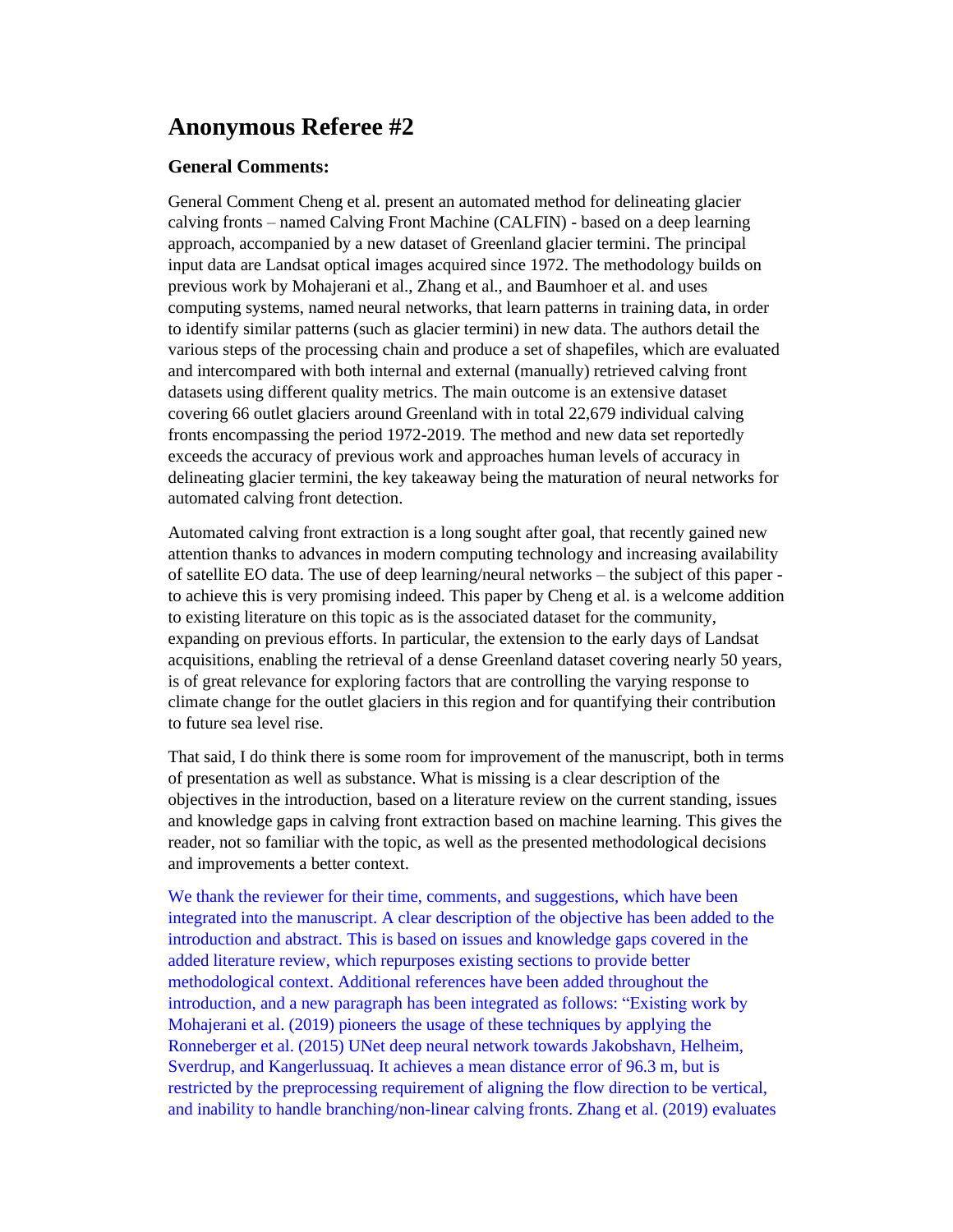a modified UNet applied to TerraSAR-X data over Jakobshavn, and achieves a mean distance error of 104 m, but is limited in scope. Baumhoer et al. (2019) expands the application of the UNet to Sentinel 1 imagery of Antarctica, extracting full coastline delineations and achieving a mean distance error of 108 m. Ultimately, these case studies provide the groundwork for the automatic, accurate, large scale, longtime-series, high temporal resolution, and potentially multi-sensor extraction of glacial terminus positions."

Another weak point is that the 'data analysis' does not go any further than a figure showing a rather simple comparison with existing data sets along a flowline of one single glacier. Even though this is clearly written as a methodology paper this is a missed opportunity to showcase a nice data product in my opinion. Perhaps something can be said about general trends in advance/retreat in different regions. Also, I think some sections and descriptions are too brief and need further expansion. Further comments and suggestions for improvement are provided below:

Several sections have been expanded based on provided feedback. Additionally, the data analysis has been expanded, with a new figure showing the regional trends for NW, CW, CE, SW, and SE Greenland, along with 9 additional glacial flowline graphs:



Figure 14. Regional Terminus Advance and Retreat Over Time. (a-f) Regional delineations (left) and terminus position graphs (right)for Greenland (a) and the northwestern (b), central western (c), central eastern (d), southeastern (e), and southwestern (f) regions. Note that the total Greenland mean advance and retreat is unadjusted, and dominated by the trend lines of numerous smaller glaciers in CW and NW Greenland. Note that branches in the 66 studied basins are independently counted, for a total of 87 glaciers.

Additionally, Fig. 14 shows the regional mean advance and retreat change, alongside the mean for the entirety of Greenland covered by the CALFIN dataset. Contributions from NW Greenland influence the overall trend the most, due to the presence of many small glaciers/branches in the regions. Note that the mean for Greenland also includes contributions from Petermann, which is visible in the summers of 2010 and 2012. Shared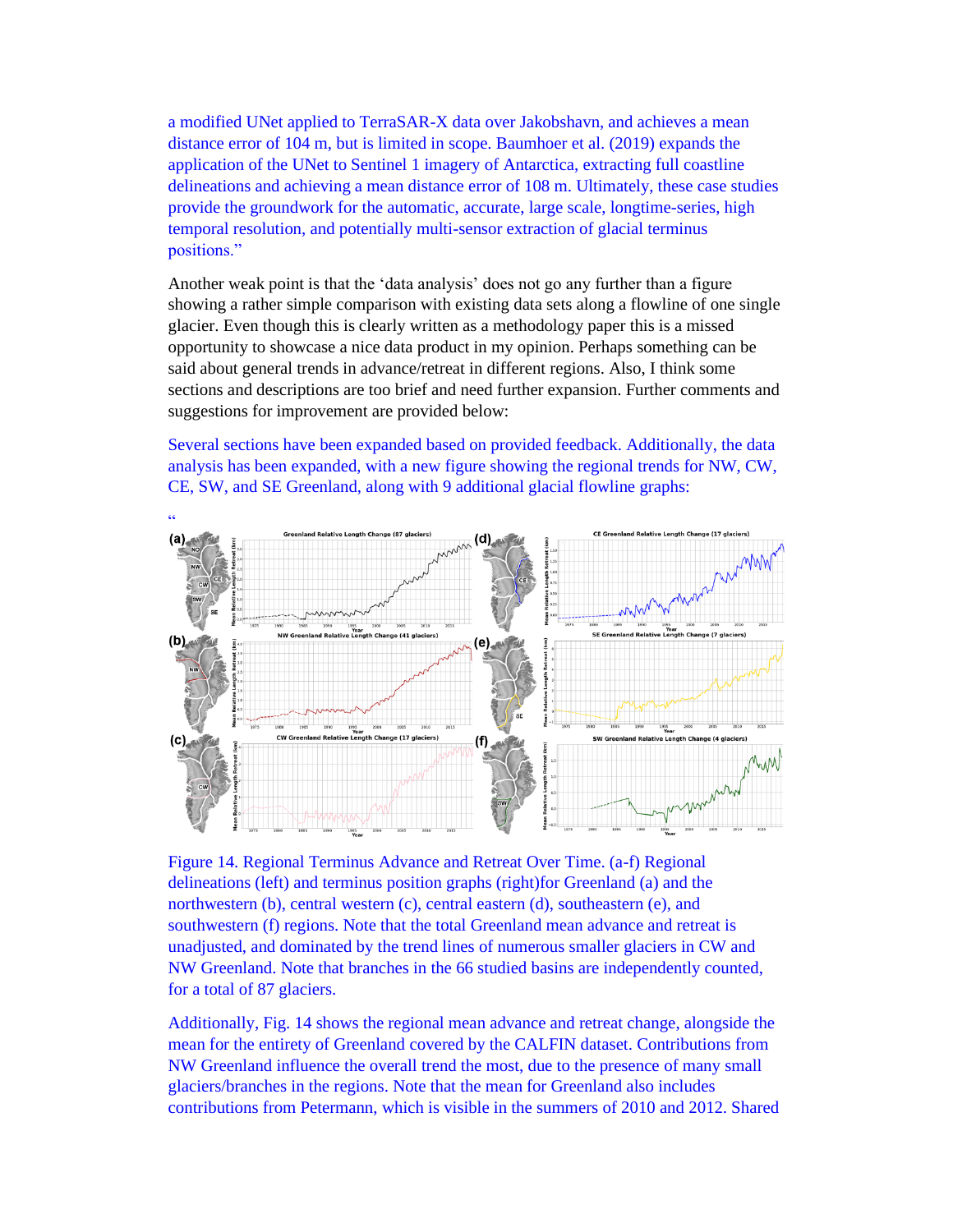regional trends are visible across NW and CW Greenland, which both show relative stability before 2000, followed by steady retreat up until 2017-2018. CE and SE Greenland also share similar but less pronounced retreat, showing accelerating retreat beginning around 1995. These regional trends are less visible in SW Greenland, which is dominated by Narsap Sermia's retreat from 2010-2013. Overall, these regional trends generally agree with studies such as Wood et al. (2021) and King et al. (2020), helping further validate the CALFIN method and data."

Specific Comments:

Pg  $1 - \text{Ln } 2$ : The results uses  $\rightarrow$  the method uses

Done.

Pg 1 – Ln 6: CALFIN provides improvements: briefly describe these improvements

Among existing works, CALFIN improves on the spatial accuracy, is applied towards a large selection of glacial basins, and provides the outputs for scientific usage. "…improvements on the current state of the art." is now described as "…improves on the state of the art in terms of the spatio-temporal coverage and accuracy of its outputs."

Pg  $1 - \text{Ln } 7$ : CALFIN's ability to generalize to SAR imagery is also evaluated: briefly describe the outcome.

CALFIN is able to process SAR imagery with similar levels of accuracy when compared to its performance on Landsat image, and is competitive with existing studies. "CALFIN's ability to generalize to SAR imagery" has been moved from the abstract and expanded upon in Sect 2. (see the response to Pg  $2 - \text{Ln } 12$ ).

Pg  $1 - \text{Ln } 8$ : ..deviating by 2.25 px  $\rightarrow$  deviating by on average 2.25 px

Done.

Pg 2 – Ln 4: Previous techniques -> Previous automated techniques

Done.

Pg 2 – Ln 3:  $\ldots$  is a a strong.  $\ldots$  -> is a strong

Fixed.

Pg 2 – Ln 7: Something seems to be missing after this sentence, what has been done already on this topic and what are you going to do/improve in this study? See also above issue raised above.

Thank you for raising these points - the section has been expanded upon, and now includes a literature review of existing work and a statement of goals. The added text is as follows:

"Existing work by Mohajerani et al. (2019) pioneers the usage of these techniques by applying the Ronneberger et al. (2015) UNet deep neural network for towards Jakobshavn, Helheim, Sverdrup, and Kangerlussuaq. It achieves a mean distance error of 96.3 m, but is restricted by the preprocessing requirement of aligning the flow direction to be vertical, and inability to handle branching/non-linear calving fronts. Zhang10et al.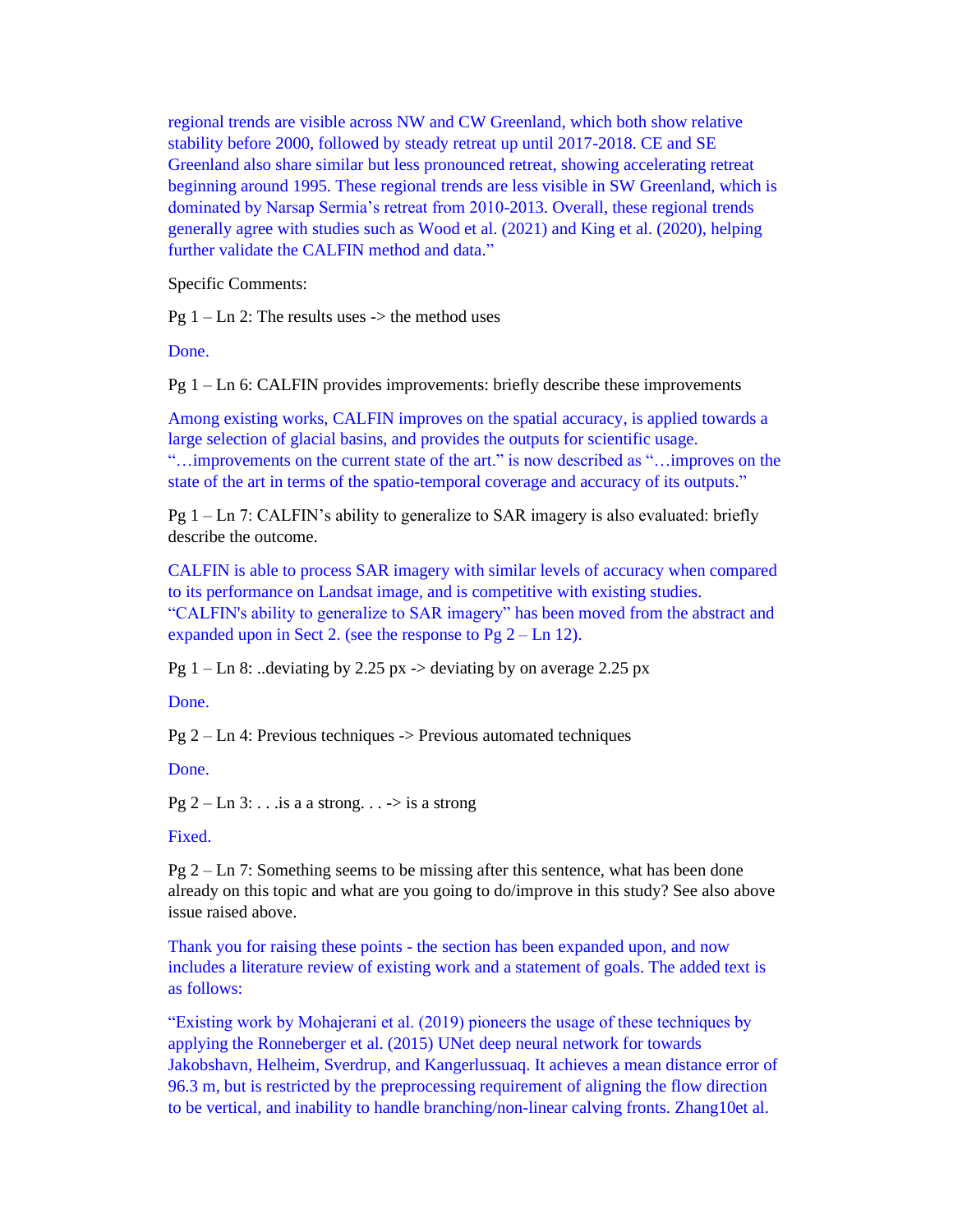(2019) evaluates a modified UNet applied to TerraSAR-X data over Jakobshavn, and achieves a mean distance error of104 m, but is limited in scope. Baumhoer et al. (2019) expands the application of the UNet to Sentinel 1 imagery of Antarctica, extracting full coastline delineations and achieving a mean distance error of 108 m. Ultimately, these case studies provide the groundwork for the automatic, accurate, large scale, long timeseries, high temporal resolution, and potentially multi-sensor extraction of glacial terminus positions. This study seeks to assess the feasibility of achieving robust automatic extraction for a15selection of Greenland's glaciers, and to provide the resulting dataset for use by the wider community. Additionally, this study seeks to assess improvements to the neural network design and post-processing methods."

Pg 2 – Ln 9: Sect 4.1 -> Sect 4

## Fixed.

 $Pg 2 - Ln 9/10$ : Sect. 5 and Sect. 6 shows as well as discusses the results  $\ge$  Sect. 5 and Sect. 6 show and discuss the results.

Done.

Pg 2 – Ln 12: Sentinel: Sentinel-1 or 2? Not clear from table or text.

We use Sentinel 1 - this is now addressed by a new paragraph at the end of Sect. 2, describing the addition of Sentinel 1A/B Antarctic SAR data for the sole purposes of training and validating the CALFIN methodology. We have added the following new paragraph to this Section:

"For the training and validation of the CALFIN methodology, Sentinel 1A/B SAR images are added to enforce the applicability of the method to other sensor types and domains. The area of interest for the training and validation of the methodology thus includes Antarctic SAR data in addition to the Greenlandic Landsat optical data (see Sect. and Fig. S4). The product used is the Extra Wide Swath, Ground Range Multi-Look Detected, 40 meter resolution HH polarization band. The other data products and polarization bands are not used since the HH backscatter intensity provides sufficient information for the data processing methodology to succeed. A characteristic of Sentinel 1A/B - and SAR data in general - is the presence of speckle noise, which is addressed by the methodology described in the following section."

Pg 2 – Section 2: This section is too brief and there is no need to add the table if only Landsat data is used in the current work as stated. Aside, it is not clear which Sentinel is meant, e.g. the Sentinel-1 SAR satellite has a repeat cycle of 6/12, not 10/12, Sentinel-2 has 10 days but is optical. Why not use higher resolution 15 m panchromatic band Landsat data?

Thank you for raising these points – the first is addressed by the revisions to Sect. 2, which describes the use of Landsat data for dataset production, and both Landsat as well as Sentinel 1A/B data for training and validation.

The 15-meter resolution panchromatic band is not used due to resolution bottlenecks in the data processing methodology. In other words, the increase in resolution did not provide significant increases in accuracy, as it would be downscaled to the same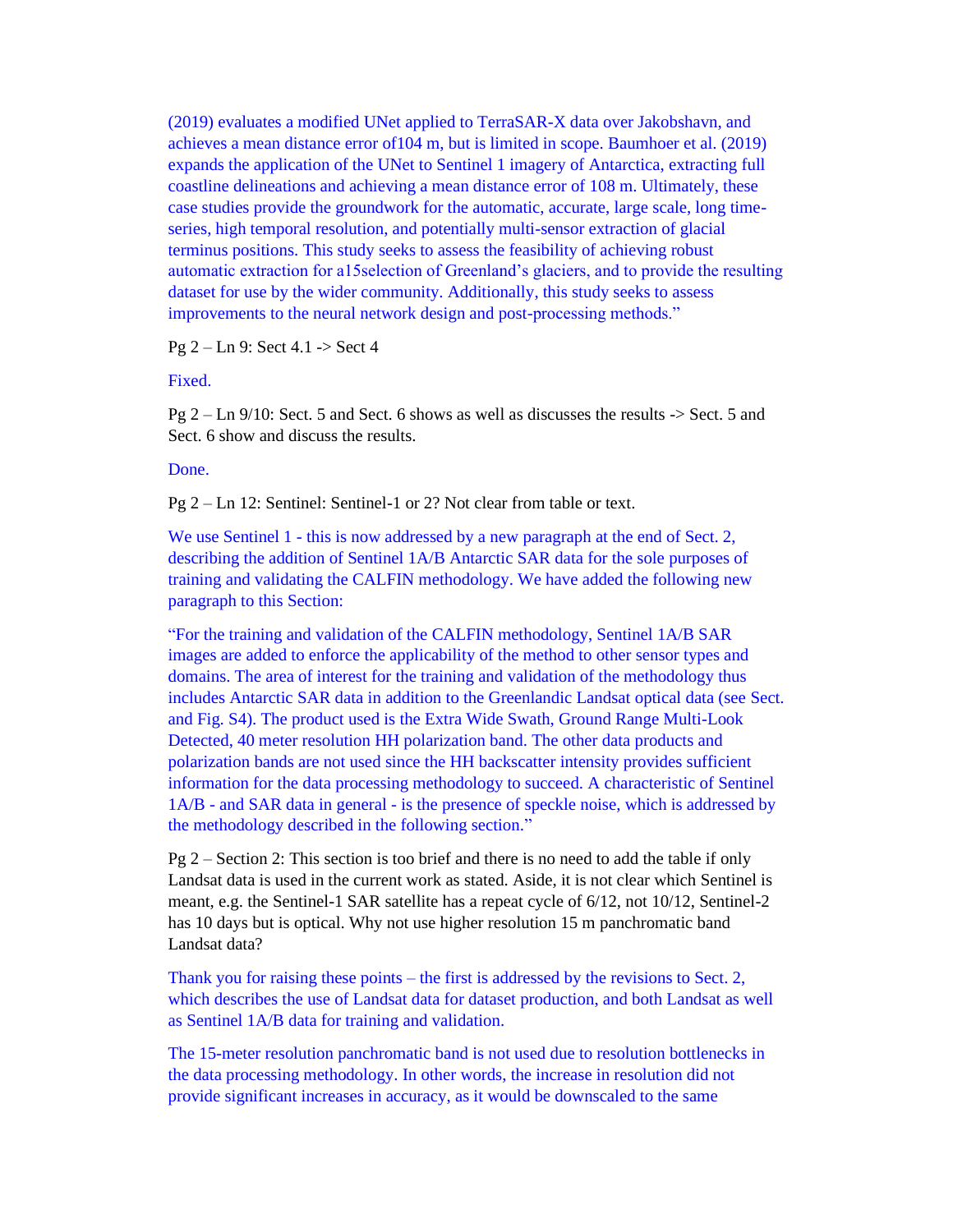resolution as the 30 meter inputs to fit the small neural network input size. This clarification has been added to the end of the first paragraph in Sect. 2.

Pg 2 – Ln 15: The basin selection is based on high drainage volume, based on what source? Also, for robust methodological development it is better to base the selection of study sites on different (fjord/glacier) morphology, scale or front type (e.g. with melange, no melange).

The selection metric is based off the basin area/velocities from Nagler et al., 2015. The basins are indeed also selected for robust methodological development, and the 10 areas of interest as well as any nearby basins were selected to contain unique features like ice tongues, branches, and various mélange types. The line now states this explicitly as "The basins are selected for their high drainage volume, wide spatial distribution, and diverse morphological features."

Pg 2 – Ln 20: remove space at beginning.

Fixed.

 $Pg 3 - Ln 1$ : This produces  $\rightarrow$  This results in

Done.

 $Pg 4$  – Ln 2: resized: Do you mean crop or actually resize, as the latter would involve changing the resolution?

The subsets are resized, and the resolution is indeed changed. This loss of resolution is addressed by the reprocessing step, where the subset is recropped at the original resolution and resized again, to allow for maximum resolution within the constraints of the neural network input size.

 $Pg 4 - Ln 1:$  ...cloud pixel..  $\rightarrow$  how are the cloud pixels identified? Did you include a cloud detection?

The cloud pixels are identified using the Landsat QA band, which assigns each pixel a value based on its detected cloud coverage. The line has been clarified as "…cloud pixels detected in the Landsat QA band,". We rely on the provided cloud masks given by Landsat to do additional filtering per subset, as the scene cloud cover filtering only filters raster based on whole scene cloud coverage.

Pg  $4 - \ln 14/16$ : encoder/decoder: it would be nice to show this in the figure for clarity

Done.

Pg 4 – Ln 22: 224 px: wasn't it 256, can you clarify?

The 256px subsets are split into 9 224 px overlapping windows. The Sect. 3, Methodology flowchart (Fig. 3) and Sect. 3.2p4 now clarifies this apparent discrepancy.

Pg 4 – Ln 22: What is the effect of the reduction in input resolution?

This is a good question, as the reduction of input resolution allows for greater complexity, faster training, and higher practical accuracy of the model, but limits the maximum theoretical spatial accuracy of the network. We use other methods (such as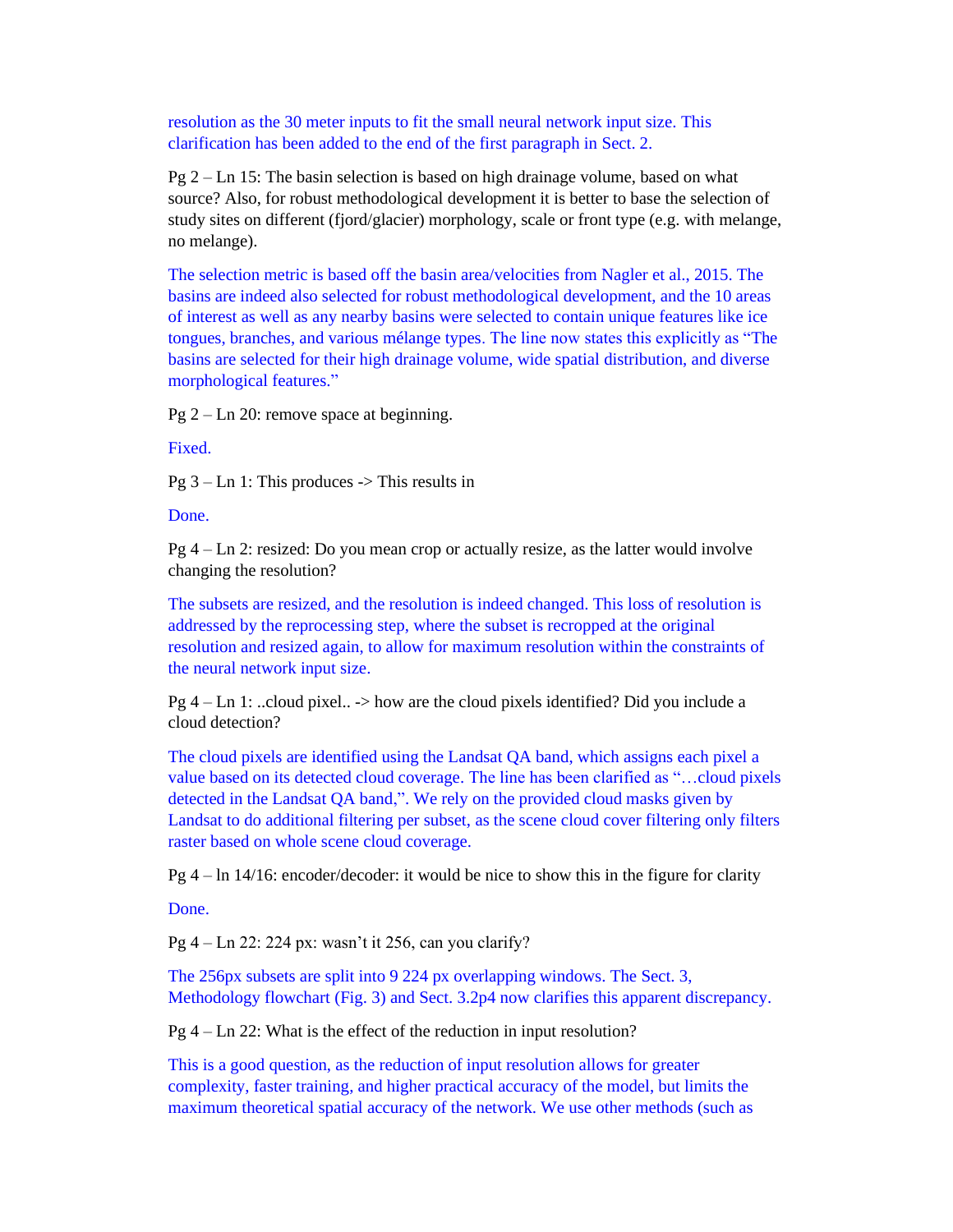overlapping subsets) to extract higher accuracy predictions from the lower input resolution model.

These considerations have been clarified, and the line has been rephrased to state how reducing the input size results indirectly in increased accuracy, from "To facilitate faster training and performance, the input size is reduced from 512 px to 224 px" to "The input size is reduced from 512 px to 224 px to facilitate better computational performance, allowing for additional training and thus higher accuracy".

Pg 6 – Ln 4: This section is too brief and needs more details on the confidence measure and applied filter criteria.

This is a fair point - the section has been expanded, and surrounding sections have been rearranged to better support the new narrative. The added material is as follows:

"Once each front is located, its bounding box is used to extract a higher resolution subset from the original image, and reprocessed. This innovation allows for increased spatial accuracy when processing multiple fronts in large basins. After reprocessing, the nature of CALFIN-NN's dual outputs as a confidence measure is exploited to filter and discard uncertain detections. Since the neural network assigns each pixel a value between 0 and 1 based on its perceived class, any deviation from these two values can be used as a measure of uncertainty. The filtering method averages the deviation of the ice/ocean classification masking a 5 pixel wide buffer around the calving front, and discards any fronts whose mean deviation exceeds an empirically chosen threshold of 0.125."

Pg 6 – Ln 12: Fjord boundary masks: how are these created and based on what source data? Can you expand on this? Also, are they static for the whole time series? I can imagine that ice thinning over several decades affects the ice/ocean/fjord boundary.

Thank you for these questions and comments - the masks are static and manually created using the image subsets and BedMachine V3 for reference. They are static and averaged across the whole time series – while there are indeed minor changes in the coastline over this time, they do not affect the accuracy of the calving front delineation within the fjord.

This has been clarified as "Static masks of the average fjord boundaries are first created for each basin using the image subsets and BedMachine V3 for reference"

Pg  $6 - \text{Ln } 18$ : . . . verification each. . . -> verification of each

Fixed.

Pg  $7 - \text{Ln } 2$ : error  $\rightarrow$  the error

Fixed.

Pg  $7 - \text{Ln } 7$ : data that is  $\rightarrow$  data that are

Fixed.

Pg  $8 - Ln 2$ : list tables that print  $\rightarrow$  show tables with

Done.

Pg 8 – Ln 8: CALFIN-VS-L7-only/none: explain what this means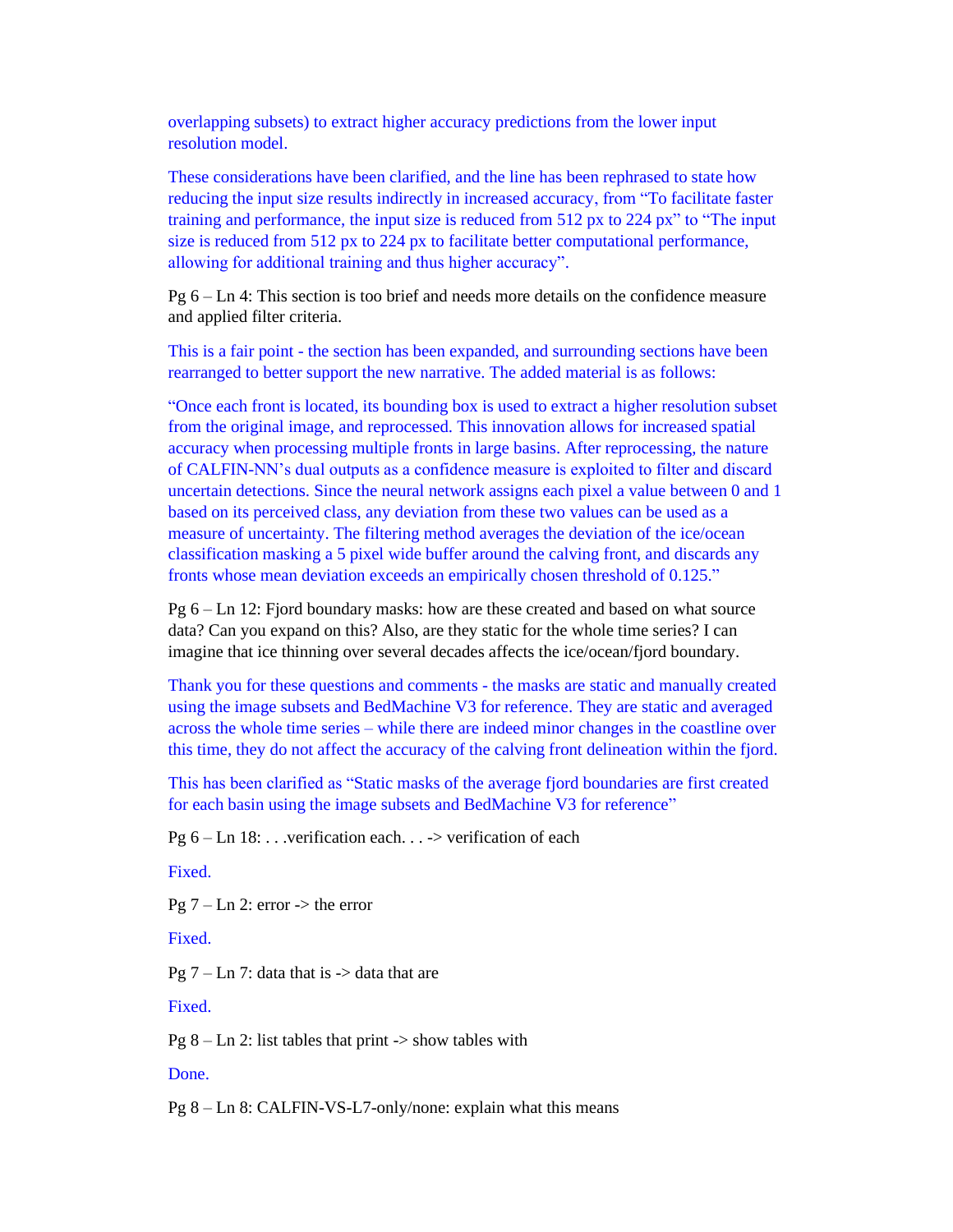A new sentence has been added to this section, which now defines CALFIN-VS-L7-only/ CALFIN-VS-L7-none: "To evaluate performance on Landsat 7 Scanline Corrector Errors, the validation subset CALFIN-VS-L7-only isolates images with L7SCEs, and the CALFIN-VS-L7-none excludes images with L7SCEs."

Pg 8 – Ln 11: Antarctic basins: this contradicts Pg 2 - Ln 14 stating that the area of interest is restricted to Greenland

This observation is appreciated - the response to Pg  $2 - Ln 12$  addresses this by adding a new paragraph at the end of Sect. 2, Data Source and Scope, describing the addition of Antarctic SAR data for the sole purpose of training and validating the CALFIN methodology.

Pg 8 – section 4.3.1: The varying conversion of pixels to distance in this paragraph is confusing, can you clarify this, what is the pixel resolution, how is this calculated, why does it vary?

The pixel conversion varies due to 2 effects: images are reprocessed at lower sizes due to detection failures (see Fig. 5c), and pixel error increases as resolution decreases (see Sect. 4.1). Since the pixel-to-meter rate is depends on the scaling factor of each subset, the distribution of rates changes as Landsat 7 images are added/removed.

The methodology flowchart and the elaboration of the filtering/reprocessing step should make this interaction of effects more understandable.

Additionally, the addition of scales to the subsets should aid in communicating the different pixel to meter conversion ratios per subset.

Furthermore, the pixel error metrics have been removed from the paragraph to reduce confusion and to not detract from the more intuitive meter error metrics.

Pg 9 – Ln 2: generalization capability: please briefly explain what this means.

In this context, generalization capability is the ability of a neural network to accurately make new predictions on data it has not been trained on before.

The line "This demonstrates the generalization capability of CALFIN-NN" has been clarified as "This demonstrates CALFIN-NN's ability to accurately process new data".

Pg 9 – section 4.3.3 & 4.3.4: For both intercomparisons the mean pixel distance comparisons is skewed, in the caption of figure 11 it is also mentioned 'undeservedly'. How then can we use this metric to decide which one is better?

This is a good question - the mean pixel distance metric can be used to decide which network is better only when comparing neural networks of the same input size. Indeed, the metric is not useful when comparing networks of different input sizes, since it favors smaller input sizes.

We still provide the metric for comparison to provide additional context when comparing CALFIN with existing studies, as these studies have done the same.

 $Pg 11 - Ln 14$ : make sure to make this an active link.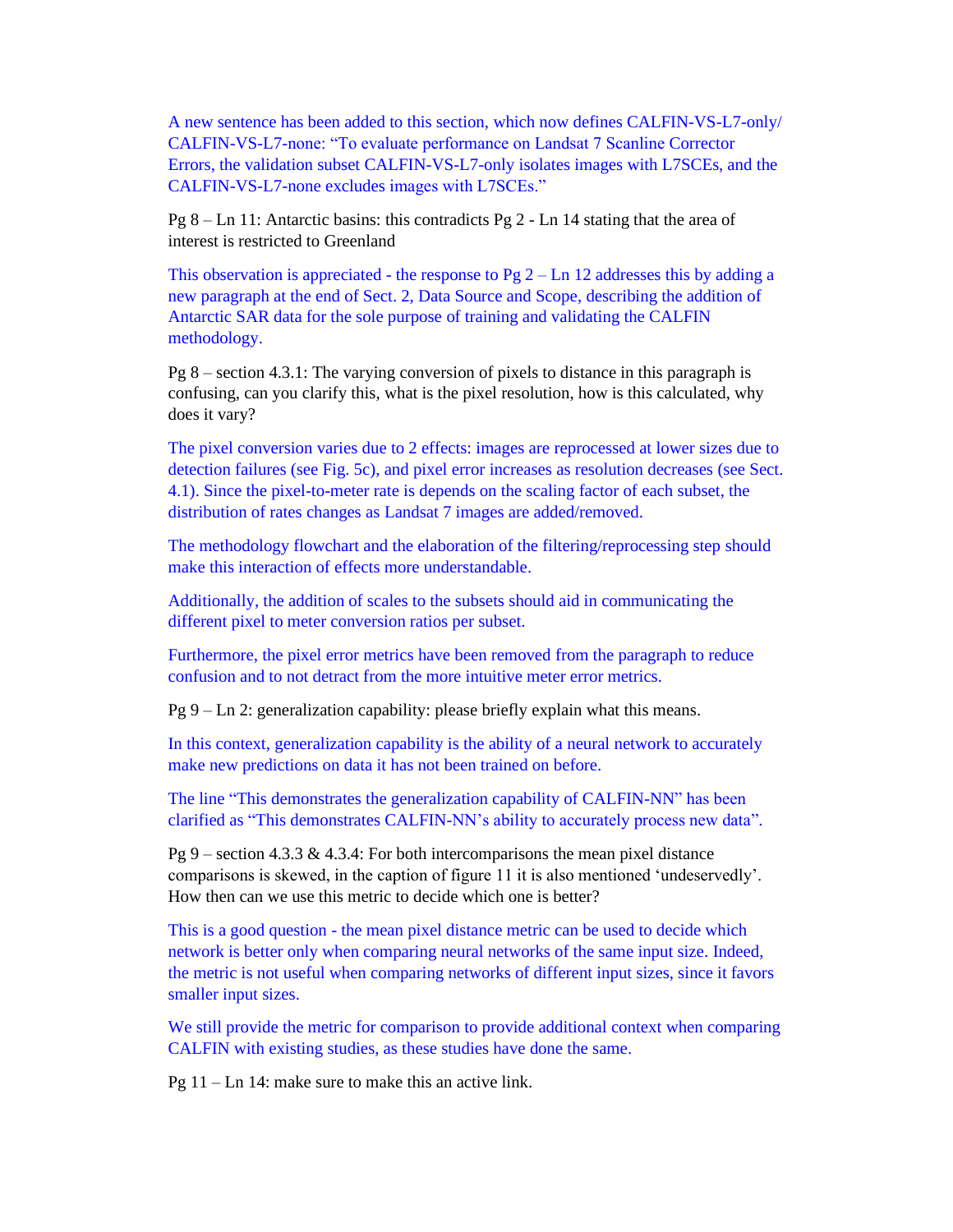Fixed and verified.

Pg 12 – Ln 3-5: Too brief, more discussion needed to explain the loss function.

Thanks for this noting this shortcoming in the manuscript - a more detailed explanation and relevant equations have been added as follows:

"To increase accuracy, a custom loss function optimizes the binary cross entropy and Intersection-over-Union (see Eq. 1, Sect.4.1). This penalizes mismatches between calving front pixels in the predicted  $(I_{cf})$  and measured  $(I_{cf})$  image masks. Similarly mismatched ice/ocean pixels in the predicted  $(I_{i_0})$  and measured  $(\hat{I}_{i_0})$  image masks are less heavily weighted by an empirically chosen factor of  $\alpha = 1/25$ , as seen in the final loss function **L** in Eq. 2."

$$
BCE\_IoU(\mathbf{I}, \hat{\mathbf{I}}) = -\mathbf{I} \cdot \log(\hat{\mathbf{I}}) - (1 - \mathbf{I}) \cdot \log(1 - \hat{\mathbf{I}}) - \log\left(\frac{\mathbf{I} \cap \hat{\mathbf{I}}}{\mathbf{I} \cup \hat{\mathbf{I}}}\right)
$$
  
\n
$$
\mathcal{L}(\mathbf{I}_{cf}, \hat{\mathbf{I}}_{cf}, \mathbf{I}_{io}, \hat{\mathbf{I}}_{io}) = \alpha \cdot BCE\_IoU(\mathbf{I}_{io}, \mathbf{I}_{io}) + (1 - \alpha) \cdot BCE\_IoU(\mathbf{I}_{cf}, \hat{\mathbf{I}}_{cf})
$$
\n(2)

Pg  $12 - \text{Ln } 5$ : Explain what is meant by "over-fitting"

In this context, "over-fitting" means that the model has been trained too heavily on a small dataset, and has only effectively memorized it instead of learning more general features of the observed data. This prevents it from accurately making predictions on new data, as it has "over-fit" the training data.

These lines have been rephrased to be clearer, from "To prevent over-fitting the neural network" to "In order to train the neural network", and from "Another measure to prevent over-fitting involves data augmentation" to "Data augmentation is used during training to increase the accuracy of the network when processing new data".

The only other instance of "over-fitting" on Pg 15, Sect 6.4. is elaborated as "over-fitting, or memorizing,".

Pg 12 – Ln 12-13: Once. . .processing: sentence incomplete.

Thanks for catching this error. The line has been fixed and rephrased from "Once trained, an NVIDIAGTX 1080 with 6GB VRAM for off-line data processing" to "Once trained, an NVIDIA GTX1060 with 6GB VRAM is used for the off-line data processing of the 20188 GeoTIFF subsets". The phrase "of the 20188 GeoTIFF subsets" has been moved from a subsequent line to clarify what data is being processed off-line.

Pg 12 – Ln 25: While the methodology is restricted by its preprocessing requirements and inability to handle branching/nonlinear calving fronts: How are the preprocessing requirements different?

The primary difference in preprocessing requirements is the necessary alignment of the flow direction to be vertical. This line has been elaborated as "the preprocessing requirement of aligning the flow direction to be vertical".

Pg 12 – Section 6.2: Some of this existing work description should go to the introduction to show where gaps/shortcomings are and as motivation for the improvements introduced in the current implementation.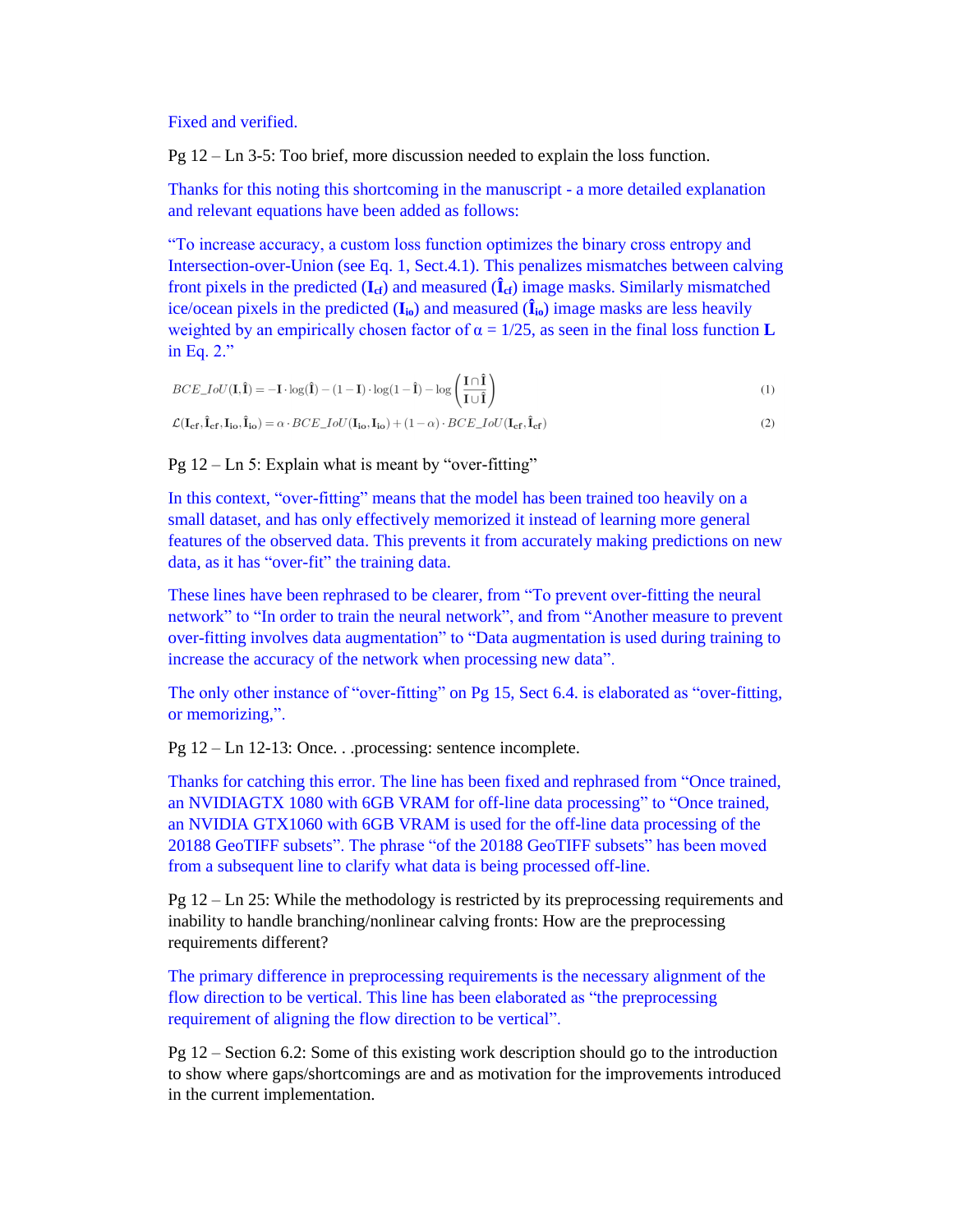Thank you for this suggestion - Sect. 6.2 has been integrated into the introduction, along with descriptions of the gaps/shortcomings of each approach that form the motivation for the study. The end of the first paragraph of the introduction now reads, "Existing work by Mohajerani et al. (2019) pioneers the usage of these techniques by applying the Ronneberger et al. (2015) UNet deep neural network for towards Jakobshavn, Helheim, Sverdrup, and Kangerlussuaq. It achieves a mean distance error of 96.3 m, but is restricted by the preprocessing requirement of aligning the flow direction to be vertical, and inability to handle branching/non-linear calving fronts. Zhang et al. (2019) evaluates a modified UNet applied to TerraSAR-10X data over Jakobshavn, and achieves a mean distance error of 104 m, but is limited in scope. Baumhoer et al. (2019) expands the application of the UNet to Sentinel 1 imagery of Antarctica, extracting full coastline delineations and achieving a mean distance error of 108 m. Ultimately, these case studies provide the groundwork for the automatic, accurate, large scale, longtime-series, high temporal resolution, and potentially multi-sensor extraction of glacial terminus positions. This study seeks to assess the feasibility of achieving robust automatic extraction for a selection of Greenland's glaciers, and to provide the resulting dataset for use by the wider community. Additionally, this study seeks to assess improvements to the neural network design and post-processing methods."

Pg 13 – Section 6.3: As mentioned in the general comment, this section is hardly a data analysis and very brief, even the description of the figure. A clear improvement, obvious from the figure, is the much denser and longer temporal coverage, this should be mentioned somewhere.

Thank you for pointing out this weakness in the original manuscript. The figure description has been expanded with the following details: "Note the seasonal variations shown by the solid lines, and the dotted lines from 1972-1985 that indicate a lack of such seasonal observations. Also note that the vertical axis scaling is applied differently for each graph to highlight seasonal trends." Text that highlights the denser and longer temporal coverage has been added throughout the section. Furthermore, the original Fig. 12 (now Fig. 13) has been expanded to include additional flowlines: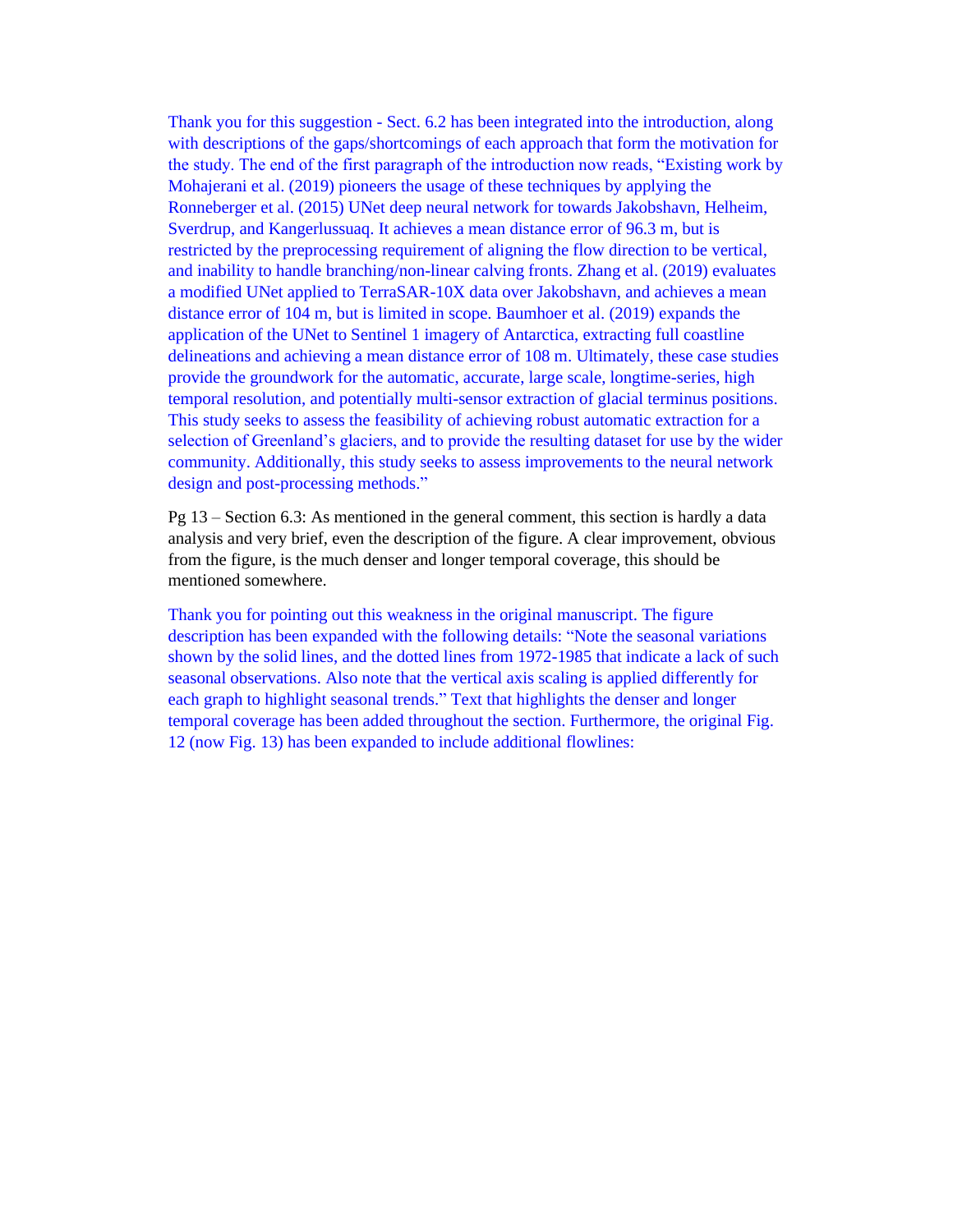

**Figure R1. Updated Terminus Advance and Retreat Over Time**

See also the response to the general comment for additional added content that adds to the data analysis.

Pg  $13 - Ln 2$ : validate  $\rightarrow$  compare

Done.

Pg 13 – Ln 7: length change -> I would rather call it "advance and retreat"

Done.

Pg 13 – Ln 18/19: To perform . . . the results: this sentence seems incomplete.

Thank you for noticing this – the sentence has been rephrased for clarity, from "To perform this task, the M-NN is retrained using CALFIN training data, process validation data, and compare the results" to "This task involves retraining the M-NN on CALFIN training data, and comparing its performance against CALFIN-NN using a shared validation set".

Pg 14 – Ln 18: ground truth fronts: None of these fronts are actual ground truth fronts, even when manually delineated (also elsewhere in manuscript).

This is a good point, and has been corrected from "ground truth" to "manually delineated" throughout the manuscript.

Pg 15 – Ln 2: Overall, the goal of . . .: this goal was nowhere clearly stated

This observation is appreciated, and the introduction has been edited to include this goal, which is stated as, "This study seeks to assess the feasibility of achieving robust automatic extraction for a selection of Greenland's glaciers, and to provide the resulting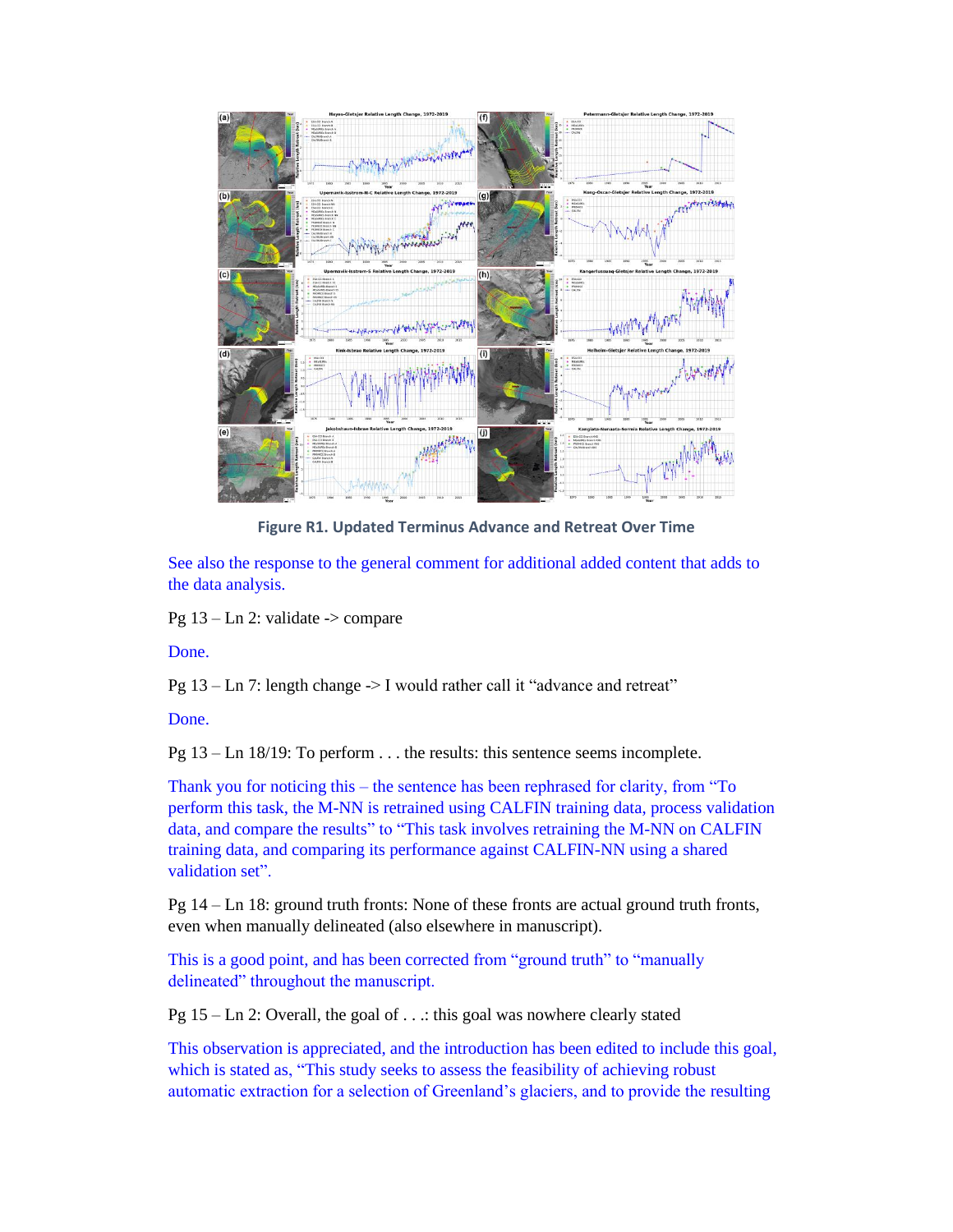dataset for use by the wider community. Additionally, this study seeks to assess improvements to the neural network design and post-processing methods."

## **Figures/Tables:**

Most figures lack a proper scale bar, this would be very helpful to evaluate the different results. Also, individual lines are sometimes very difficult to distinguish (for example in fig 10). Not sure if this can be improved.

Thank you for this suggestion - scale bars have been added in Figs. 9-13, and high contrast colorblind-friendly line colors have been added for Figs. 6-12.

Table 1: As no data other than Landsat is used in the study, I don't see much need for this table. See issue raised previously.

Table 1 has been removed.

Figure 1: For a nicer figure, updated maps, without gaps, are available at the Greenland Ice Sheet CCI website (see: http://esa-icesheets-greenland-cci.org/)

Thanks for this suggestion, Fig. 1 has been updated to utilize an updated gapless velocity map.

Figure 2: The legend should provide a range

Fig. 2 key has been updated to show the full range of the data.

Figure 3 & 5: No need to add c) in my opinion

This is a fair suggestion that highlights the lack of importance placed on the filtering step in the manuscript. To address this concern, Fig. 3  $\&$  5 (now 4  $\&$  6) have added a visualization of the filtering under (c), as shown in the new flowchart (now Fig. 3).

Figure 6: It appears that several 'difficult' sections/gaps are connected with a straight line, how does this work (e.g. what gap tresholds are used)?

This is a valuable question that highlights the manuscript's insufficient explanation of this algorithm. Gaps are given negative exponential distance-based weights, so that they add a penalty to the maximum path, but can be used if they connect two long paths in the final Minimum Spanning Tree. An explanation of this behavior has been added to the end of Sect. 3.3.1: "Such gaps are given weights based on the negative exponential distances between nodes, which allows for connections if the paths connected are significantly longer than the gap itself."

Figure 6a: I don't see a red coastline mask

Fig. 6 (now Fig. 7) has been updated to use a high contrast colorblind-friendly color scheme, and the red coastline mask has been enhanced to make it more visible.

Figure 8-12: There seem to be no references in the text to these figures, please add.

Thank you for noting this, references to these figures (now Fig. 9-13) have been added in the text.